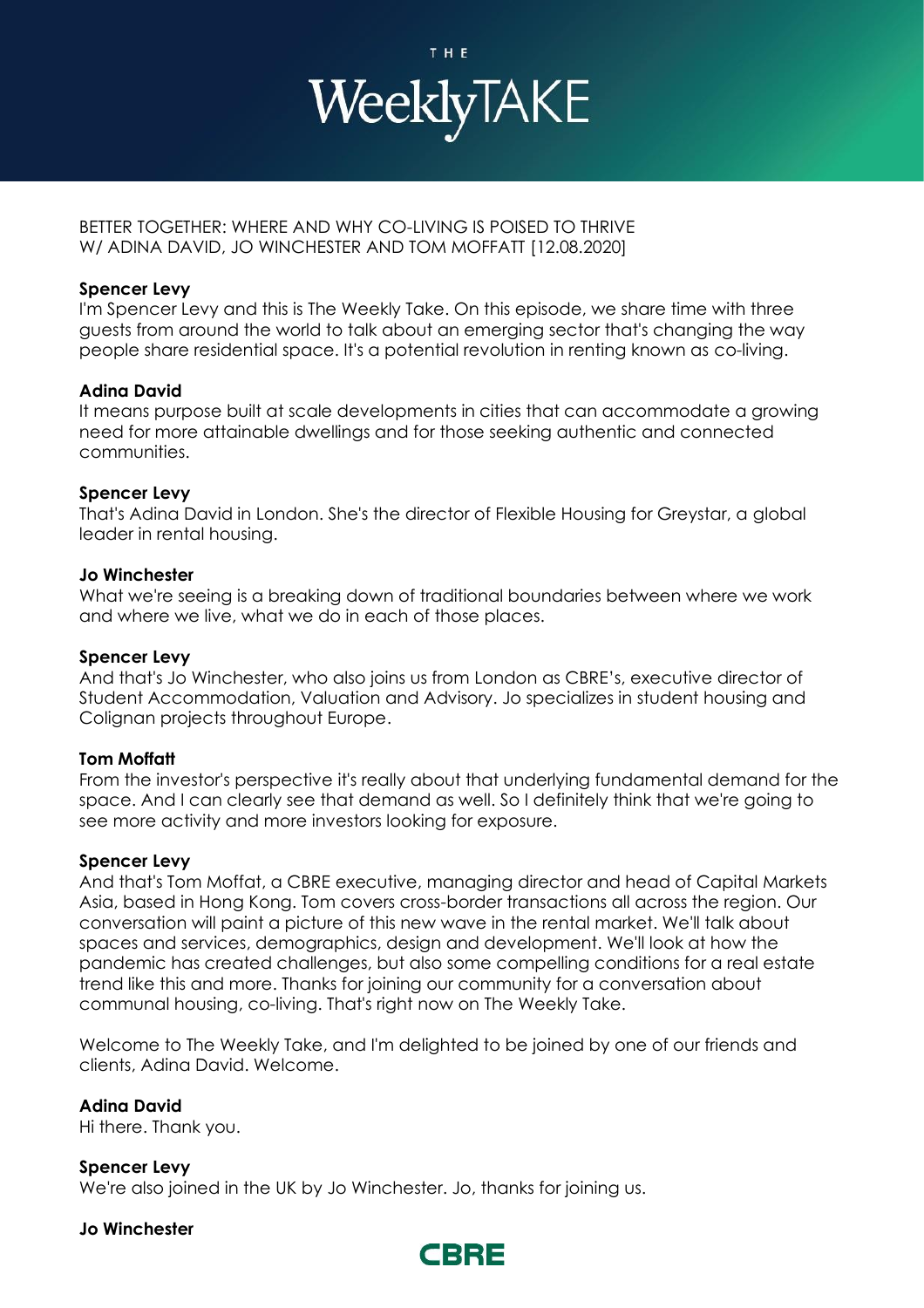

Thank you.

## **Spencer Levy**

And of course, Tom Moffatt joining us from Hong Kong. Tom, thank you.

## **Tom Moffatt**

My pleasure, Spencer. Thanks for having me.

## **Spencer Levy**

Well, thanks for coming, everybody. So let's start with you, Adina. As I mentioned, co-living is a relatively new trend in multifamily, but it's growing rapidly. Why don't you help us define what exactly is living?

## **Adina David**

It is an emerging segment of the market within Greystar. We actually refer to it as urban living, and we do see it as having evolved from many other emerging concepts within rental housing globally. This is an evolving segment within rental housing. It is aimed primarily at single person households living in cities to provide a more attainable, dwelling type with an activated sense of community and convenience added to that. So you get a private unit to yourself, but also the ability to interact with lots of other people around you as well as work near your place of residence in a large city.

#### **Spencer Levy**

I've described co-living or urban living as senior housing for young people because they have small units but big common areas. Is that a fair way to put it or am I simplifying it too much?

## **Adina David**

I think you are maybe oversimplifying it, but it is meant to be all inclusive. We do see this product as appealing most to young professionals, but really being completely open to the market. And actually we've seen many examples in the market of it being truly intergenerational.

## **Spencer Levy**

Jo, you've been a valuation veteran for many years. Why don't you tell us how you go about looking at co-living arrangements or urban living to use Adina's word? See that? Adina, I'm using your terminology now.

## **Adina David**

I really appreciate it.

#### **Spencer Levy**

You betcha. How do you value a co-living arrangement versus a traditional multifamily development?

## **Jo Winchester**

Very good question. Co-living or urban living is the latest bed sector to now be traded in the UK. We've had a student accommodation market being traded here for well in excess of 10 years and multifamily has opened up in the UK in the last five or six years. So we have a context where bed sectors have been traded for some time and it's our house view that's co-living concepts would sit in that established range of yields, basically, and that is how we

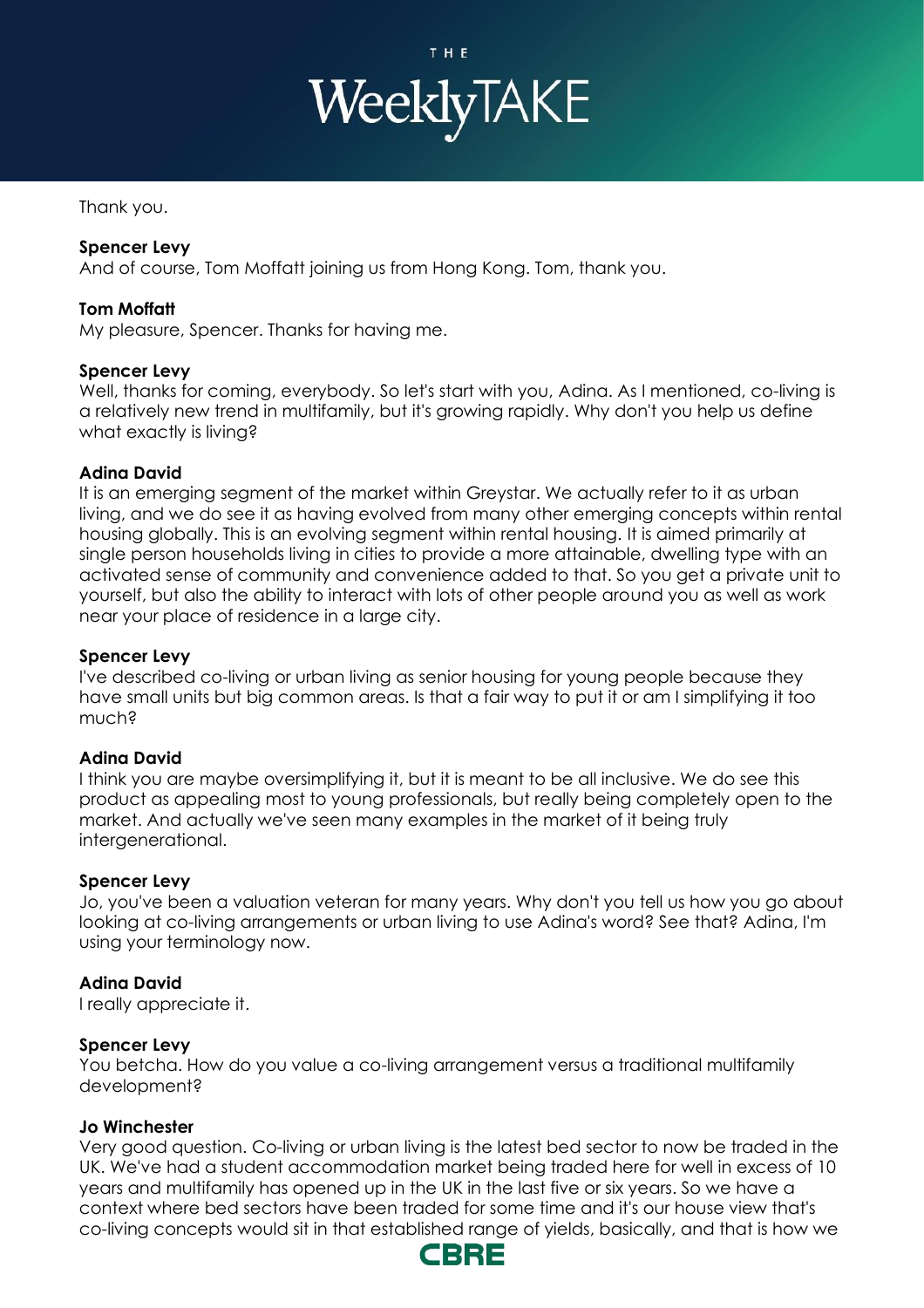

look at it for predominantly long-stay schemes. Obviously, if there's an element of short-stay, we would treat that slightly differently. But that in principle is how we look at it.

#### **Spencer Levy**

Well, Jo, let me push you on that a little bit, if I could, because there are distinctions putting aside the structural differences between multifamily and co-living, where the units and coliving tend to be smaller, you tend to have more common areas. You also have a slightly different lease structure in many cases, and that lease structure might be shorter term. And you also might have more corporate users who take big blocks of space. How might that impact your valuation of a co-living arrangement?

#### **Jo Winchester**

Well, I think that long income is kind of the core income in co-living. What we've seen over the last year is that corporate demand has been impacted by COVID, actually, and this is because office buildings are not intensively occupied at the moment and overseas travel has been affected by COVID as well. So what we've seen is the short term income becoming a less important part, long-stay income being the core attraction for investors. We have also developed kind of a hybrid model. So you have one set of drivers and then you get to a kind of blended value with the two income streams. And that's an approach that we also adopt, that there are many operational models out there in the market and we have to look at them all individually based on their location and how they actually are operated in practice.

## **Spencer Levy**

Tom, you're in Hong Kong. And is it fair to say that while co-living is a relatively new concept in Asia, Asia, specifically Hong Kong, Singapore and some other extraordinarily high density cities have been living with smaller multifamily units for quite some time and maybe is a forerunner to call living. What do you think, Tom?

## **Tom Moffatt**

I mean, people are definitely used to living in smaller apartments in the major cities. The interesting thing is that if you're talking about really institutional multifamily products, Japan is the only market that it exists in today and most of the residential and the other markets is owned by individuals, having said that, a lot of the big investors that we work with across Asia Pacific, US headquartered or European headquartered, and they've had a huge amount of success with multifamily in the US and in European markets. So they're looking for ways that they can replicate that within Asia. And if you see a market like Hong Kong where traditional multifamily doesn't really exist but co-living really makes a lot of sense because of the affordability issues here. There's a lot of appetite just in getting exposure in some way to rental housing products. So it's almost like the local market has skipped that multi-family section and going straight into co-living from the investors perspective.

## **Spencer Levy**

Adina, I want to dig deeper into painting a picture. What exactly does co-living or urban living units look like and how does it differ by country? So be specific types of amenities, sizes of the rooms, those types of things.

## **Adina David**

It will vary geographically and sometimes it is due to market regulations around what you need to provide for residential buildings. You may know in the U.S., one hundred percent of new build rental housing projects have to have units that have a bathroom and a kitchen

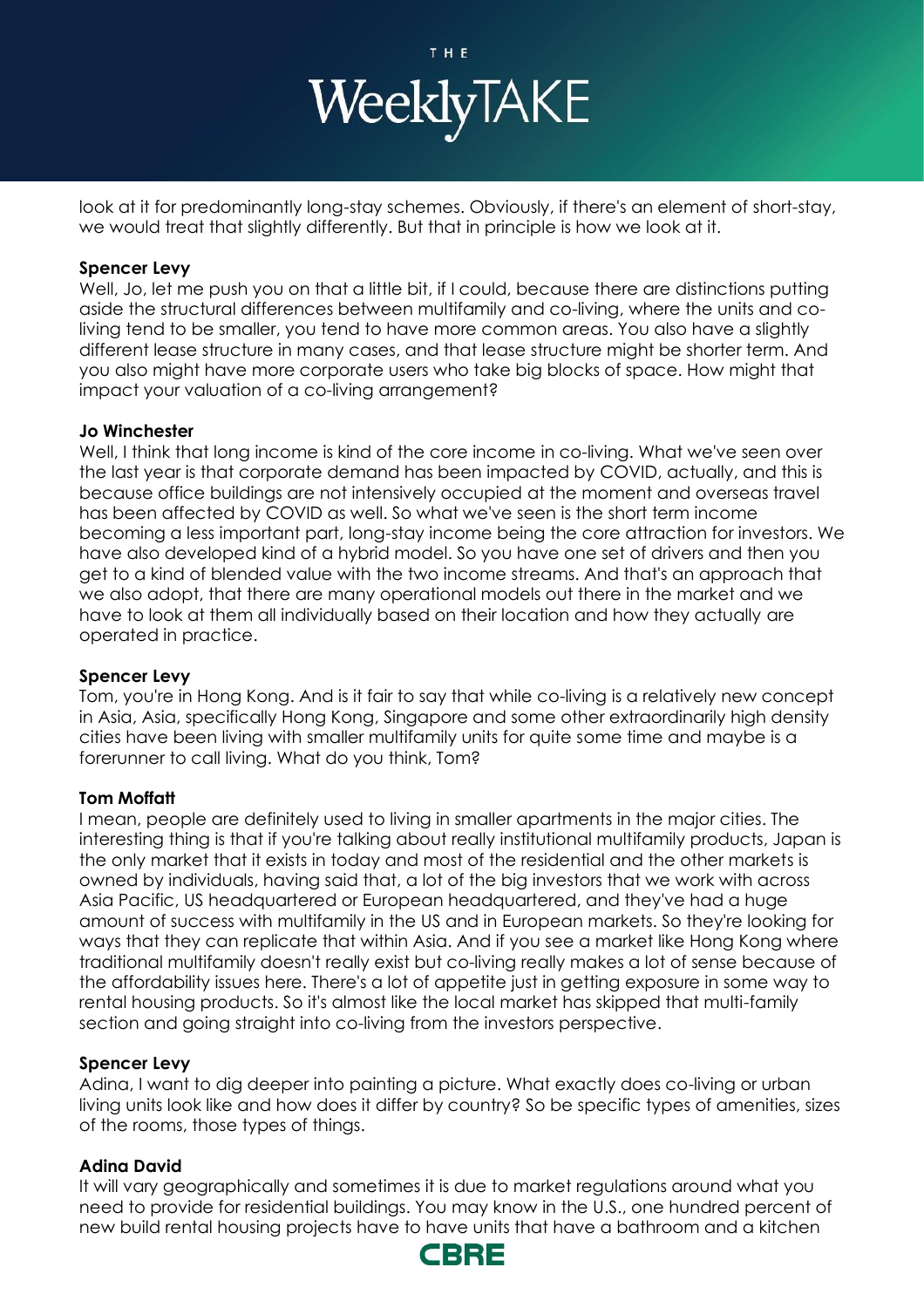

that is fully wheelchair accessible. That's not always true in every market. And again, every market will have its quirks. So we do look to work within those regulations. But we have made the units for our kind of product typologies height efficient and compact for their markets to really drive affordability per unit. Outside the unit we aim to provide a whole lot more amenities, space that is really activated beyond what you may know from more conventional multifamily and even student housing projects, really activating and getting our resident members to engage with each other and really build that long term community. So we've expanded the offering outside the units to include things like communal kitchens, places where people can actually get together and cook together. We've expanded productivity space. That's, you know, your typical coworking workspace areas. And we really think remote working was a happening trend. But it's been accelerated by the pandemic and it will only continue to grow, I think. And then, of course, other leisure areas and health and wellness areas are really important for these. But I would say the overall space offering is much more generous, but it is combined or complemented with expanded activities and experiences for the people who live in the community. But we are also looking to open it up to folks who don't live in the community and want to access the spaces that we provide.

#### **Spencer Levy**

How big is the average co-living unit? Just what what's your average size?

#### **Adina David**

Private space? I would say it's somewhere between 300 and 400 square feet on the global scale. That would be the average.

## **Spencer Levy**

Right. And then I would just for the benefit of our listeners or Jo, maybe you could answer what's the average size of a typical multifamily unit? About a thousand?

#### **Jo Winchester**

In the UK residential studios in C3 residential use would start at thirty seven square meters, upwards. One bedroom apartment are something like five hundred square feet in London, two bedrooms and six hundred and fifty square feet and seven hundred square feet. By comparison, a co-living unit in London, they typically start at around 18 to 20 square meters upwards. So the private spaces in London would be quite small. But we're tending to see communal spaces on a ratio of around four to six square meters per room.

## **Spencer Levy**

And just for the benefit of our American listeners, having gone through the square meter to square feet conversion many times before, you multiply all of Jo's numbers by nine and you get to the square feet equivalent of that, a 20 square foot unit would be 180 square feet.

## **Adina David**

I was just going to jump in quickly on one more point. And I think in the US we tend to think of conventional multifamily as averaging upwards of 600 square feet a unit and then, you know, anything below that sort of falls into your more micro or compact unit space.

## **Spencer Levy**

Well, Tom, go to the typical sizes of units of traditional multifamily and maybe co-living in Asia.

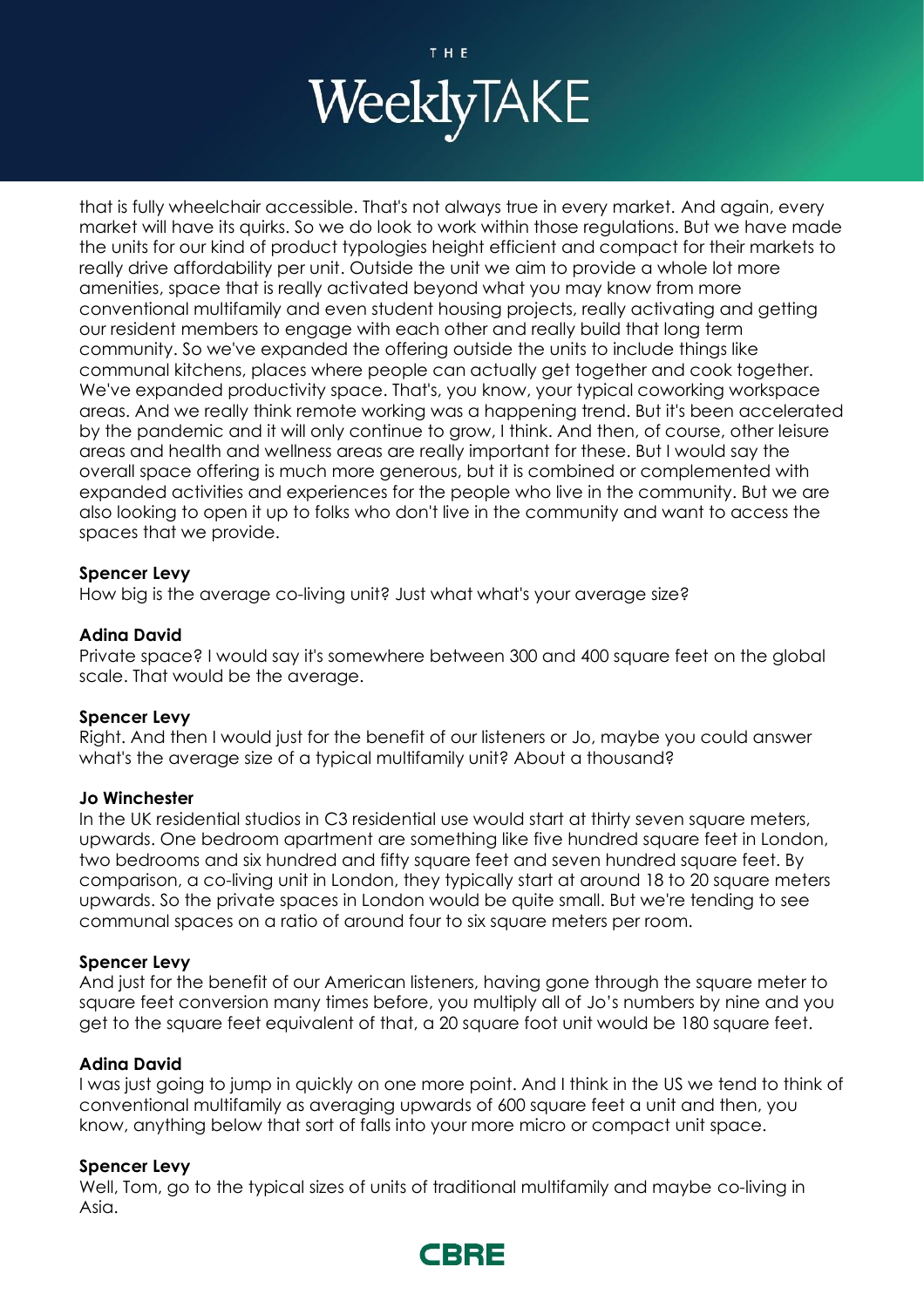

#### **Tom Moffatt**

Yet it sort of depends a little bit on the market. Tokyo and Hong Kong would probably be two of the smaller markets. I would say that for a one bedroom apartment, two hundred square feet to kind of three hundred and fifty square feet is not unusual in those markets. You could go up to in Hong Kong five to six hundred square feet for a lot of families, but that would be with a number of people that were living in this space. So the co-living product it's typically probably 100 to 200 square feet room configuration. But as Adina mentioned, that sort of community aspect, I think is really the attractive feature. And there's a trade off for the private space that people are in and then everything else that comes along with that. And I think when, you know, I've seen the properties here that work really well, it's the physical amenity and then also the events of the operators organize the branding and it almost becomes a sort of an aspirational product. So I think that people are willing to trade a little bit of that size for the other benefits that come with it.

#### **Spencer Levy**

Let me ask the difficult question right now. I think the number one question in real estate right now has to do with the future of cities, the challenges of high density uses. And when I hear about co-living, it says high density to me in 10 different ways from the unit to the common areas or otherwise. So Adina, at the present, how are you and Greystar dealing with the pandemic related issues to density? And what do you see of any long term changes as a result?

#### **Adina David**

Operationaly, we have implemented a few measures across our portfolios to manage the communities and, you know, obviously prioritize the safety of our residents. However, we have seen people staying in cities or if they move, they move from city to city. So we do really believe in the city long term. You know, we still see it as the place where employment is still predominantly anchored. You can't really have innovation team building and keeping up morale in large companies without in-person interaction. So we you know, long term, we do still believe in cities and we are looking for sites in city centers.

#### **Spencer Levy**

Well, I guess the question is a little bit different than that. The long term question is, will there be any changes in co-living amenities, size of spaces or otherwise as a result of the pandemic?

#### **Adina David**

I think co-living or urban living does provide enough, you know, sort of space to stay in your private area, as well as benefit from social interaction. I think with the pandemic, we've seen loneliness and social isolation on the rise, especially for single person households. So, again, I believe that density is not an issue for these developments and actually helps people stay connected and sane in situations like this. That's what we've seen and what we believe will be the future. I mean, we will be making some small tweaks to our developments in terms of, again, expanding the productivity areas and coworking offering in terms of contactless access to the buildings. But I don't see density as being an issue.

#### **Jo Winchester**

One of the trends that has given rise to co-living is a long term trend towards urbanization, urban employment, people moving from rural areas to live in cities. And one of the implications of that is the housing market has not kept pace, giving rise to huge housing shortages. And this is something that we've talked about in our recent co-living research

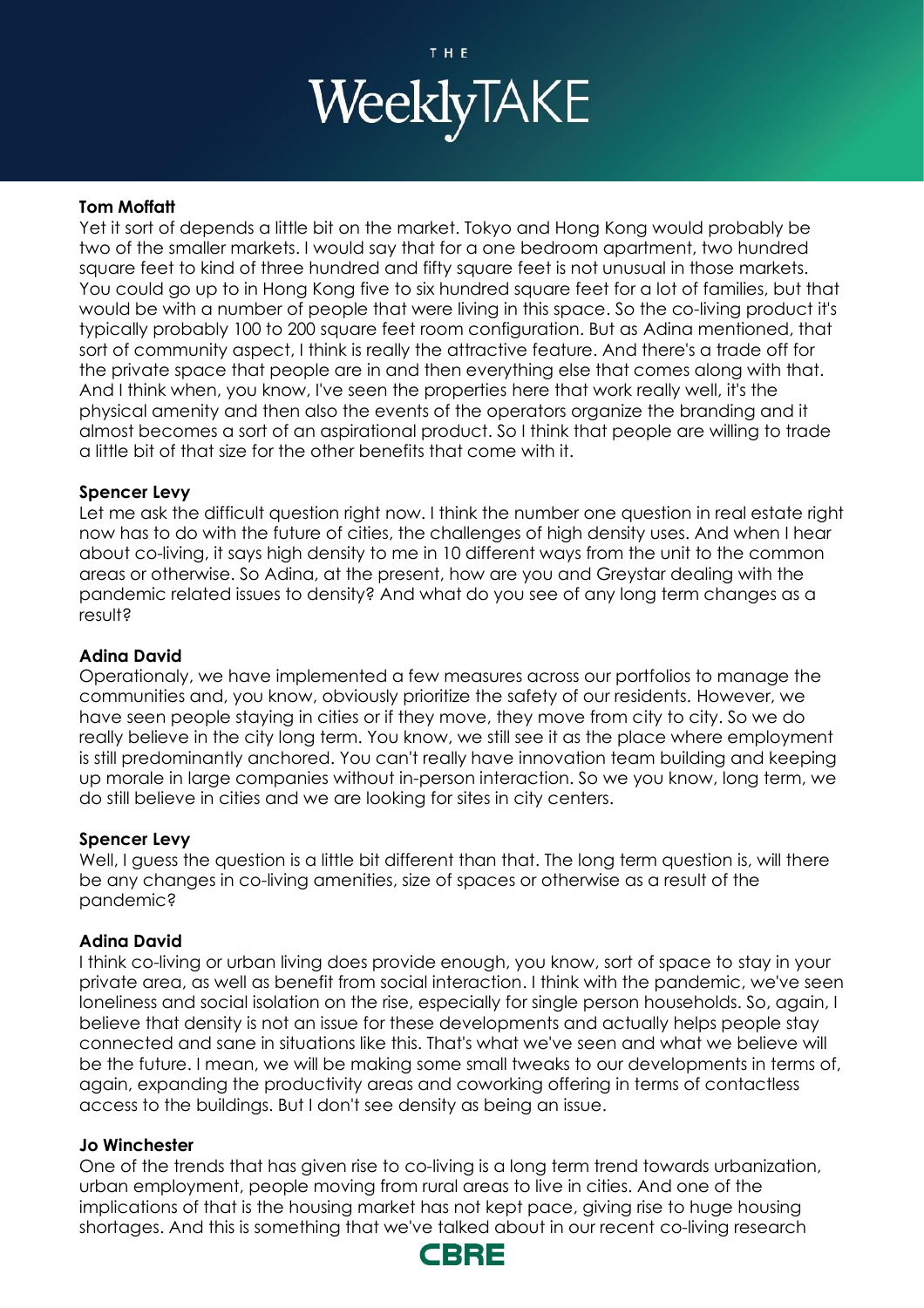

report. What that means, I think that this is a very long term trend. I think that it would take quite a lot for that to be completely reversed. One of the things I think it's inevitable that some people will elect to move out of big cities, but I don't think that that will be a wholesale trend. I think that, you know, some people, probably the majority are going to stay. One other observation I would make is that the nature of office buildings is changing, so they may be in the future, perhaps slightly less intensively occupied. But CBRE in London is actually going through a complete reimagining of our headquarters, and it's being completely redesigned with, wellbeing spaces, healthy food outlets on site, much greater flexibility of coworking spaces and so on to enable collaboration. And this is very similar to what we're seeing in the co-living market. I think that what we're seeing is a breakdown of traditional boundaries between where we work and where we live, what we do in each of those places. I think that co-living has unique appeal. I think it is an innovative solution for single people, single person households that other forms of rental accommodation just don't cater to as well.

## **Spencer Levy**

So let's go into affordability. And affordability is something that I think in Asia in particular is extraordinarily important in Hong Kong and Singapore and certainly in high density cities like Tokyo. So, Tom, how is affordability driving the demand from both the consumer perspective and from the investor perspective for more co-living units in Asia?

## **Tom Moffatt**

I mean, it's a little bit different in each market, but Hong Kong, you know, I think is the most expensive housing market in the world. And it's been an issue that's been sort of causing a lot of the social unrest over the past 12 months or so. So it's definitely driving demand for the product. And the interesting thing if you look at co-living here, there are expats who are living in the product, but there's a high proportion, as well as people from the local community that are moving in as a sort of a first home outside of their family home and even in some cases moving in as a couple pre-marriage to be able to sort of get privacy and some more affordability. So I think that trend is definitely going to continue in this market. The residential sector for sale has continued to be very resilient, and I think that's going to continue. I think from the investors perspective, you know, it's really about underlying fundamental demand for the space and they can clearly see that demand as well. So I definitely think that we're going to see more activity and more investors looking for exposure.

## **Spencer Levy**

Now, Adina let's talk about one of your projects, if you don't mind. You have a terrific project in Amsterdam called Our Domain. It's award winning. I think it won the best new shared living development. Tell us about that and also talk about the fact that the Netherlands tends to have a somewhat more stringent regulatory environment and how you were able to make that project work within that environment.

# **Adina David**

That was a really special project. Our Domain in southeast Amsterdam opened up this summer and it has about 1500 units. It is a mixed use project in that it does have student units as well as young professional units, as well as more conventional type units within the same development. And it has come together in a community that was traditionally more of an office park. So it really brought kind of new life into an area. You are right to point out the Netherlands, they do have a regulatory environment that's quite specific and it has resulted in some interesting different types of thinking about managing the project overall. But what we've seen was, you know, again, we opened during the pandemic this summer and it

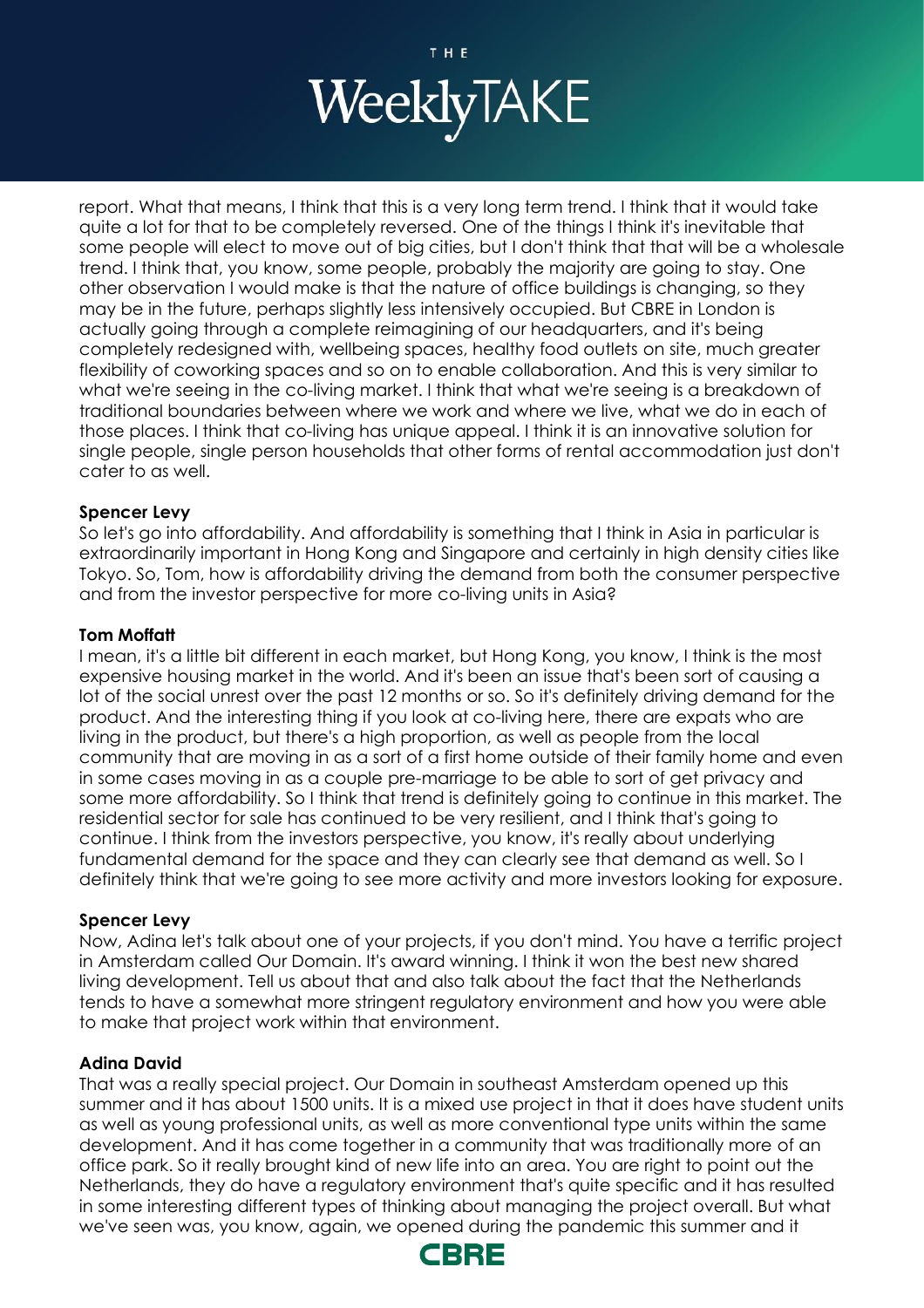

leased up almost immediately. So the student and young professional units went immediately. I mean, I think we're close to 90 percent occupancy on this project, again, open during the pandemic. So it's been a very successful project, I think welcomed because of the diversified offer there. And you did point out that the regulated unit, they have helped the project kind of gain occupants early on, secured the initial tenancies and create that initial community that then attracts even more people to it. Yeah, it's a really interesting project.

# **Spencer Levy**

I was actually stunned, Adina, when you said you had fifteen hundred units in your job in Amsterdam, which is an enormous number of units for a typical multifamily building.

# **Adina David**

We like scale.

## **Spencer Levy**

Scale is good, if you can get it, if you can get the get the units in there and go for it. But my question is this, given the shortage of the number of units out there, given how high density all the cities that we're talking about, from Amsterdam to London to Beijing to Tokyo, are, is conversion an option, taking some of these very same struggling hotels or other types of real estate uses? Can they be converted to co-living? What do you think?

## **Adina David**

I think there are a lot of opportunities to do that for Greystar, at least it does come down to scale. And obviously that does change market to market. If you know where to look at hotels, we need a hotel that already has 300 plus rooms in which we can add kitchenettes to and, you know, reposition then the communal areas. And oftentimes it gets a little more expensive than we would like. So it's an option, but it's probably not the most efficient one in a lot of the markets. We looked at office conversions. You know, a lot of the projects that do work for conversion, I think have already been converted again at scale. It's certainly an option. But again, with offices, you need to look at how deep the floor plate is. Does it really lend itself well to residential units, which need daylight in sort of a more narrow, less deep space? So it really depends on the building. We're not really looking at conventional multifamily moving into co living. We think that just creates more operational complexities. And, you know, maybe in kind of isolated cases, but again, not really a scale play. We do really like modular construction. We do like building ground up, using modular technology. And we think that unlocks project and brings them forward very quickly.

## **Spencer Levy**

Tom, let me stay on that same question. Are you seeing any conversions throughout Asia to collecting living arrangements from hotels, office or otherwise?

## **Tom Moffatt**

Yeah, 100 percent. That's really the play here in Hong Kong. And when you were asking the question, I was thinking back even pre-COVID. And I think all of the product here has been converted rather than been purpose built. Adina mentioned some of the planning issues. And, you know, obviously the building needs to be able to be reconfigured, but it's the route that most people have taken. And it's been a mixture of some offices, but predominantly hotels and existing residential buildings that have been converted. Think about Hong Kong as a market. It's so reliant on inbound tourism and inbound business travelers. And even for the second half of last year pre-COVID, the city was largely shut down to a lot of travelers

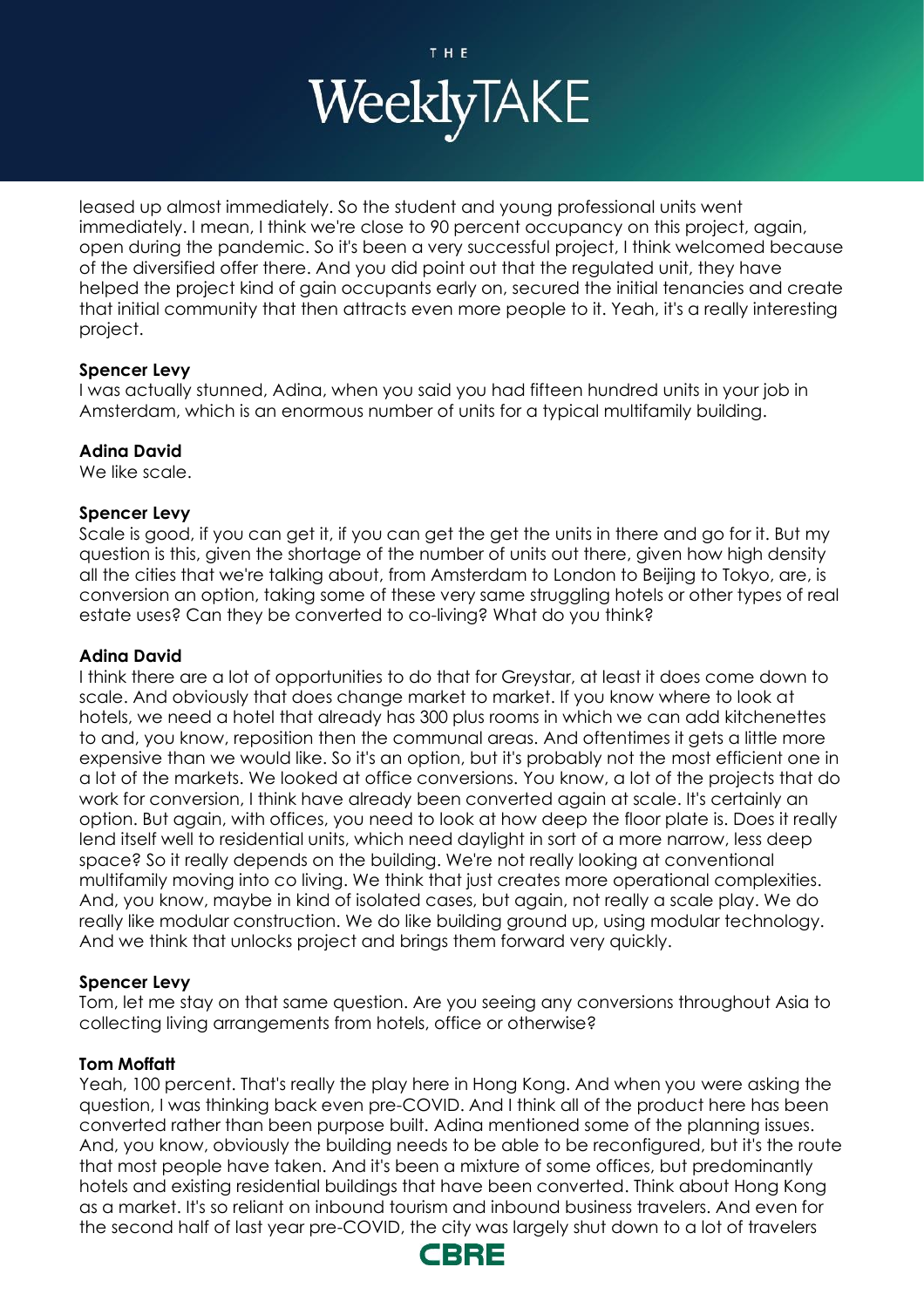

because of the protests. The hotel market is the one part that's really been hurting. And if you look at some of the prices now versus 12 months ago to acquire hotels, you can buy them at a 30 percent discount. So that's definitely a play that a lot of people pursuing. I think the other thing that's appealing, if you can do that here, it's a relatively short period from acquisition to be able to start generating income and certainly much quicker than demolishing and building brand new buildings. So that's the other thing that that's attractive about it.

## **Spencer Levy**

Let's turn to that topic now, the ESG topic, which is now a new buzzword, but it's an enormous amount of capital that is growing in the space. As a matter of fact, I was on the phone the other day with an investor and they were saying that they expect that right now there's about two or three hundred billion dollars of ESG capital out there. It could grow to five trillion by the end of the decade. So, Tom, let's start in Asia and then we'll go around the horn. How important is ESG capital today to the overall capital markets and specifically in the multifamily context?

## **Tom Moffatt**

It's becoming more important. It's sort of led predominantly by the the US investors. But it's a very different standard, I would say, than sort of Western markets to the extent that in places like Japan, there are different energy ratings and you don't have the same sort of global standard about the physical product. It is becoming more of a discussion. But I would say it's not a driving force for the majority of investors.

## **Jo Winchester**

In the UK, ESG is a bit more than a buzzword. It's actually central to most investor strategies now and co-living ticks a lot of boxes. So on the environmental front, it can be built to high energy efficiency standards. It lends itself to modular, which reduces wastage on site, for example . The S, Social it is possible to create diverse community that can be affordable rents and affordable housing contributions in London, which are very welcoming. Also catering to the wellbeing agenda. So it's possible to prove an S factor for ESG in a way that other real estate sectors struggle. And actually a strong risk management response to COVID-19, for example, would count as a good governance factor. So co-living really does take a lot of ESG boxes, which is one of its attractions for investors.

## **Adina David**

I think ESG it is very important. As an institutional manager we obviously take it very seriously and are very influenced by our investors globally. But because we are global, we can share best practices and quickly implement them. Across our platforms, we are certainly looking at adding in new technologies that make our buildings more sustainable. We've already talked about modular construction, environmental benefits of that, but we're seeing lots of other influences, again, on a global scale.

## **Spencer Levy**

Let me bring up one more issue here with respect to the investment question as it relates to demand. And when I say demand, I mean demand for subletting. Some of these are coliving units or multifamily units through third party groups like Airbnb, VRBO, Bungalow and other short term rental companies. How does Greystar how do you look at it from a co-living standpoint?

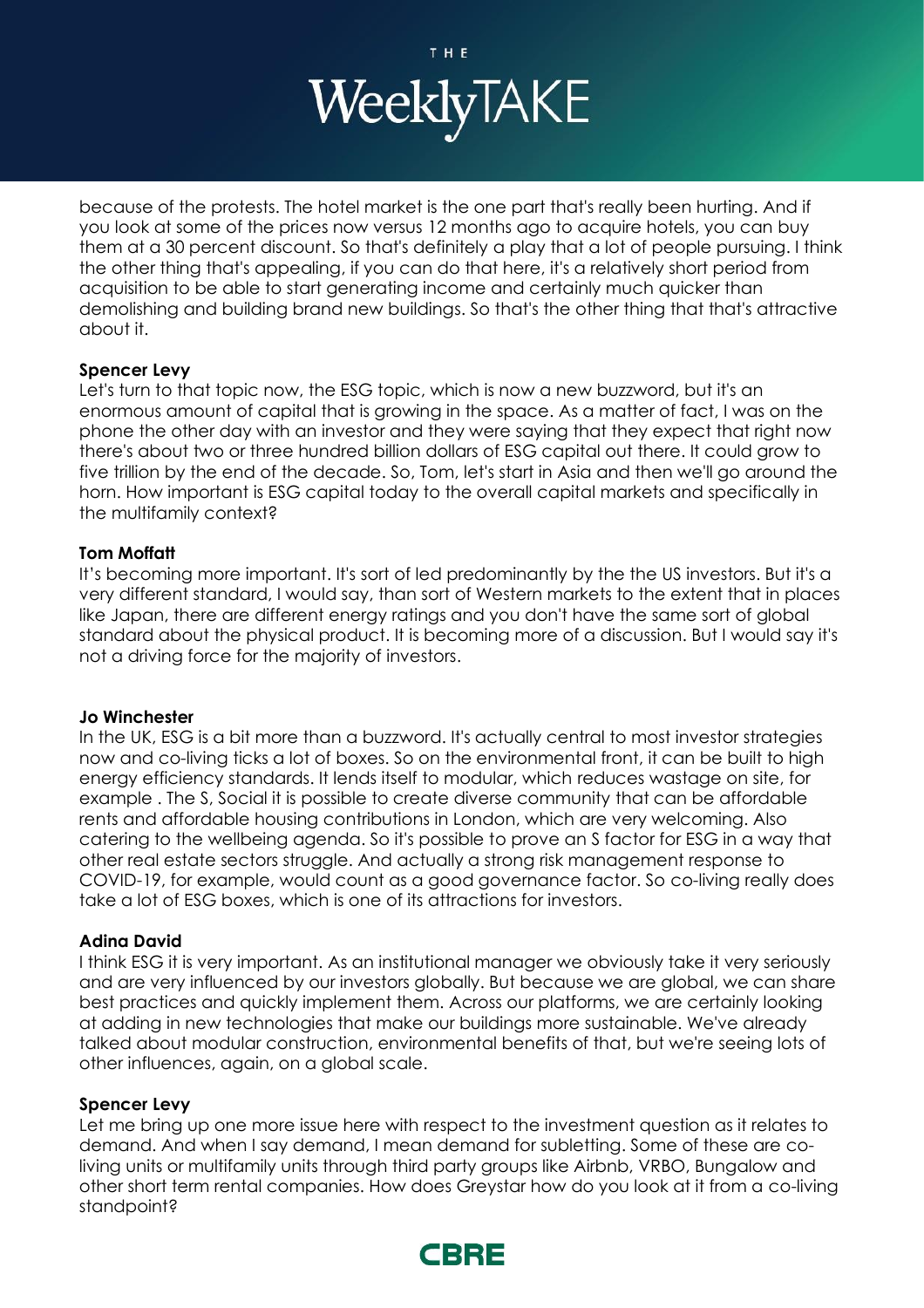

# **Adina David**

You know, so we actually quite like Airbnb and we do allow it in our buildings or support it in some of our buildings where it is allowed by the local market. So it is a bit market specific in that some markets are really against it, but where we can offer that as we sort of see it as an additional service to our residents.

## **Spencer Levy**

Tom, let me ask you the question. How deep has Airbnb, VRBO, Bungalow or other sublet services for multifamily penetrated the different Asian markets?

## **Tom Moffatt**

Airbnb has been the group that's had the most traction and there's sort of face challenges, regulatory in some markets, and then also, I think some resistance from residents within the building. So I've certainly seen the product, but never in institutional or institutionally owned assets. It's always in, you know, units that a privately owned. So I don't sort of see it being part of the co-living offering in Hong Kong in particular. And the buildings here I think with the sort of security and access and things like that, it would be very hard to do it without the support of the operators.

#### **Spencer Levy**

So let's wrap this up now with some final thoughts, some crystal ball questions. Jo, let's start with you. What is your 2021, 2022 outlook look like for the co-living space? Are we going to see a lot more of it, more demand? What's your point of view?

#### **Jo Winchester**

I think that co-living definitely has its market and it's an innovative way of catering for single person households. And I think it's offering a modern and safe alternative to traditional flat shares. And so, in my opinion, I think it's only going to grow.

## **Spencer Levy**

Tom, your final thoughts?

## **Tom Moffatt**

You know, definitely market specific, but I think there's more demand for the product. We're going to see more growth from the residence and then also demand from investors. The other point, just to make in a market like Hong Kong, when you don't have institutional multifamily, the alternative is to lease from individuals. And I think one of the attractive things is to have a professional operator, to have the security, to have consistent building maintenance, things like that. We didn't touch on it. But I think that's another one of the reasons that it's going to continue to be popular and more popular.

#### **Spencer Levy**

Let me just push that just a little bit. You started today's conversation suggesting that the only market that has any type of scale in institutional, multifamily and or co-living is Japan. Does your crystal ball foresee markets like Hong Kong, markets within broader China having more co-living over the next several years?

## **Tom Moffatt**

I think so. And just to be clear, Japan has a very large institutional multifamily market, but it hasn't really embraced co-living. Co-living so far has been in markets like Hong Kong and Shanghai, and I think particularly where you see the biggest affordability issues. So I think